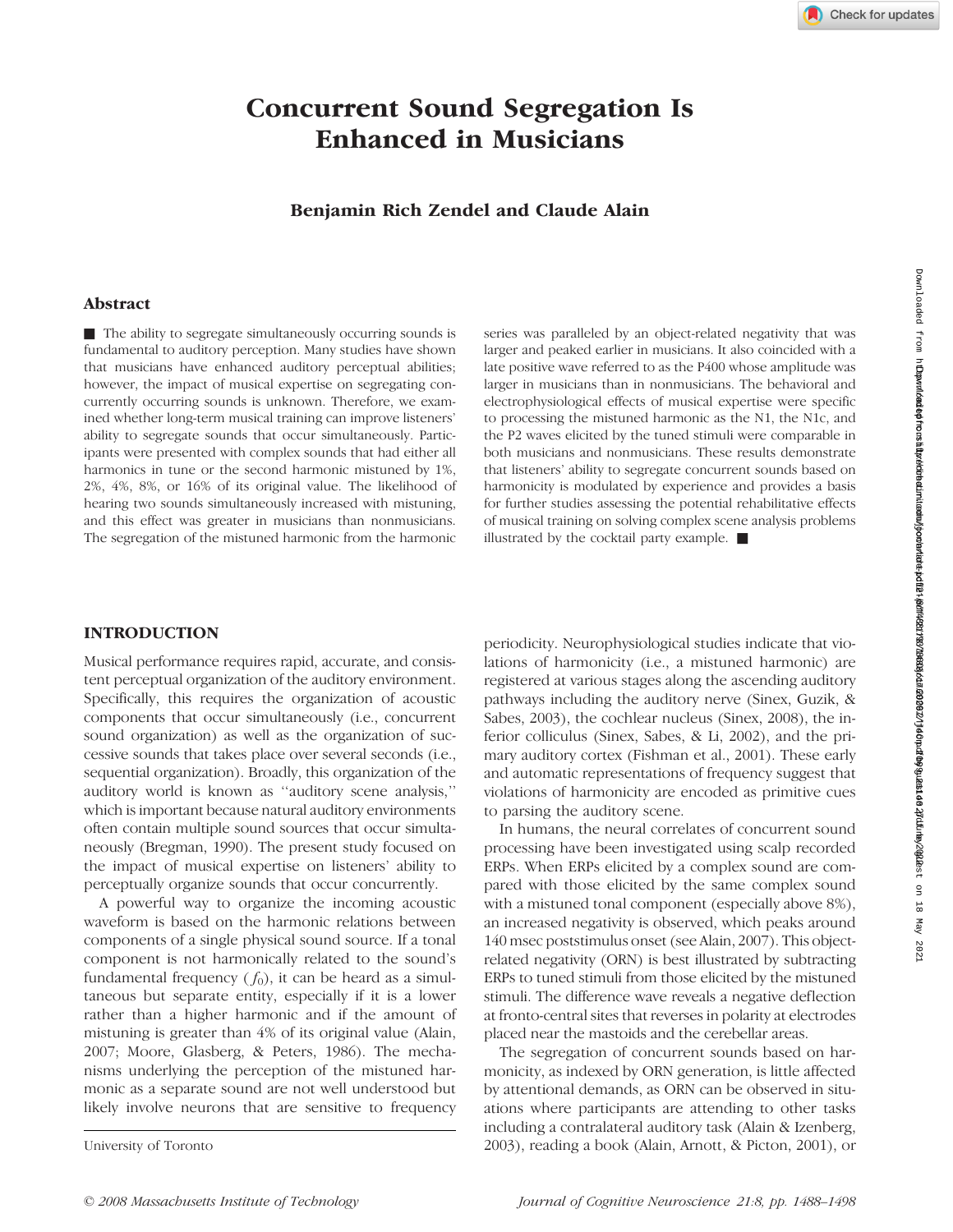watching a silent movie (Alain, Schuler, & McDonald, 2002). These findings provide strong support for the proposal that the organization of simultaneous auditory objects is not under volitional control. However, when participants were asked to make a perceptual judgment about the incoming complex sounds (i.e., if he or she heard one sound or two simultaneous sounds), the likelihood of reporting two concurrent sounds was correlated with ORN amplitude (see Alain, 2007). In addition, when subjects reported hearing two simultaneous sounds, a later positive difference (tuned minus mistuned stimuli) wave peaking at about 400 msec after sound onset (P400) emerged (Alain et al., 2001). Like the ORN, the amplitude of the P400 correlated with perceptual judgment, being larger when participants perceived the mistuned harmonic as a separate tone (Alain et al., 2001). These findings suggest that the P400 reflects a conscious evaluation and decision-making process regarding the number of auditory objects present, whereas the ORN reflects low-level primitive perceptual organization (see Alain, 2007).

One important issue that remains unanswered and deserves further empirical work is whether the organization of simultaneous acoustic components can be enhanced by experience. It is well accepted that auditory scene analysis engages learned schema-driven processes that reflect listeners' intention, experience, and knowledge of the auditory environment (Bregman, 1990). For instance, psychophysical studies have shown that presenting an auditory cue with an identical frequency to an auditory target improved detection of the target when embedded in noise (Hafter, Schlauch, & Tang, 1993; Schlauch & Hafter, 1991). Similarly, familiarity with a melody facilitates detection when interweaved with distracter sounds (Bey & McAdams, 2002; Dowling, 1973). Hence, schema-driven processes provide a way to resolve perceptual ambiguity in complex listening situations when the signal to noise ratio is poor. In more recent studies, short-term training (over the course of an hour or a few days) has been shown to improve listeners' ability to segregate and to identify two synthetic vowels presented simultaneously in young (Alain, Snyder, He, & Reinke, 2007; Reinke, He, Wang, & Alain, 2003) as well as in older adults (Alain & Snyder, 2008), suggesting that learning and intention can enhance sound segregation and identification. However, it is unclear from these studies whether improvement in identifying concurrent vowels occurred because of a greater reliance on schemadriven processes or whether the improvement also reflects learning-related changes in primitive auditory processes.

Studies measuring scalp-recorded ERPs suggest that musical expertise may be associated with neuroplastic changes in early sensory processes. For instance, the amplitude of the  $N1<sup>1</sup>$  (Pantev, Roberts, Schultz, Engelien, & Ross, 2001; Pantev et al., 1998), N1c (Shahin, Bosnyak, Trainor, & Roberts, 2003), and P2 (Shahin, Roberts, Pantev, Trainor, & Ross, 2005; Shahin et al., 2003) waves, evoked

by transient tones with musical timbres, are larger in musicians compared with nonmusicians. The N1 is further enhanced in musicians when the evoking stimulus is similar in timbre to the instrument on which they were trained, with violin tones evoking a larger response in violinists and trumpet tones evoking a larger response in trumpeters (Pantev et al., 2001). Similarly, increasing the spectral complexity of a sound so that it approached the sound of a real piano yielded a larger P2 wave in musicians compared with nonmusicians (Shahin et al., 2005). More importantly, these enhancements are smaller or nonexistent when presented with pure tones, suggesting that the observed changes in sensory-evoked responses in musicians are specific to musical stimuli (Shahin et al., 2005; Pantev et al., 1998). In addition to the cortical change related to processing sounds with musical timbres, evidence suggests that the encoding of frequency at the subcortical level (i.e., the brain stem) is also enhanced in musicians, which suggests that lowlevel auditory processing may be modulated by experience (Wong, Skoe, Russo, Dees, & Kraus, 2007).

The current study investigated whether long-term musical training influenced the segregation of concurrently occurring sounds. The nature of music performance involves the processing of multiple sounds occurring simultaneously, which leads us to believe that expert musicians should demonstrate enhanced concurrent sound segregation paralleled by modulations to the associated neural correlates. By using nonmusical stimuli, we assessed whether general (not specific to music) processes were influenced by long-term musical training. To test this hypothesis, we presented participants with complex sounds similar to those of Alain et al. (2001), and they indicated whether the incoming harmonic series fused into a single auditory object or whether it segregated into two distinct sounds, that is, a buzz plus another sound with a pure tone quality. In addition, the same stimuli were presented without requiring a response to examine whether electrophysiological differences related to musical expertise were response dependent. It was expected that the perception of concurrent auditory objects will increase as a function of mistuning and that the perception of concurrent sounds will be paralleled by ORN and P400 waves, as was found in previous studies (e.g., Alain & Izenberg, 2003; Alain et al., 2001, 2002). In addition, it was hypothesized that musicians will be more likely to report hearing the mistuned harmonic as a separate sound and that these behavioral changes will be accompanied by changes to the ORN and the P400 waves.

## METHODS

#### Participants

Twenty-eight participants were recruited for the study: 14 expert musicians ( $M = 28.2$  years,  $SD = 3.2$ , 8 women)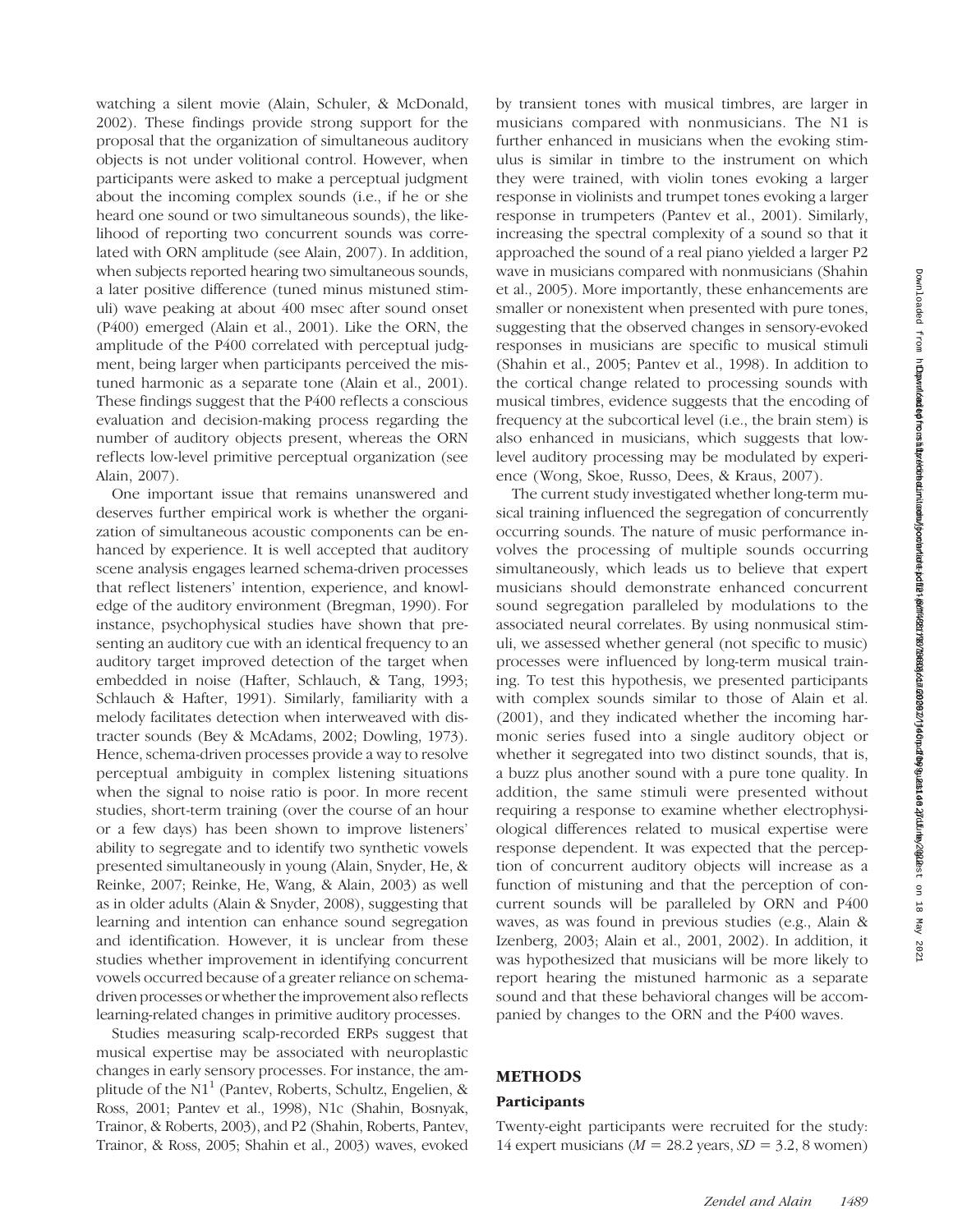and 14 nonmusicians ( $M = 32.9$  year,  $SD = 9.9$ , 7 women). Expert musicians were defined as having advanced musical training (i.e., undergraduate or graduate degree in music, conservatory Grade 8 or equivalent) and continued to practice on a regular basis. Nonmusicians had no more then 1 year of formal or self-directed music lessons and did not play any musical instruments. All participants were screened for hearing loss and neurological and psychiatric illness. In addition, all participants had pure tone thresholds below 30 dB hearing level (HL) for frequencies ranging from 250 to 8000 Hz.

#### Stimuli

Stimuli consisted of six complex sounds each comprising six harmonically related tonal elements. The fundamental frequency was 220 Hz. Each component (220, 440, 660, 880, 1100, and 1320 Hz) was a pure tone sine wave generated with Sig-Gen software (Tucker-Davis Technology, Alachua, FL) and had durations of 150 msec with 10 msec rise/fall times. The pure tone components were combined into a harmonic complex using Cubase SX (Steinberg, V.3.0, Las Vegas, NV). The third component (second harmonic) of the series (660 Hz) was either tuned or mistuned by 1%, 2%, 4%, 8%, or 16%, corresponding to 666.6, 673.2, 686.4, 712.8, and 765.6 Hz, respectively. All stimuli were presented binaurally at 80 dB sound pressure level (SPL) through ER 3A insert earphones (Etymotic Research, Elk Grove).

#### Procedure

Stimuli were presented in two listening conditions, active and passive. A total of 720 stimulus iterations (120 exemplars of each stimulus type) were presented in each condition. During the passive condition, participants were instructed to relax and not to pay attention to the sounds being presented. The passive condition was spread across two blocks of 360 randomly ordered stimulus presentations with interstimulus intervals (ISIs) that varied randomly between 1200 and 2000 msec. The active condition was spread across four blocks of 180 stimulus presentations in random order with an ISI that varied randomly between 2000 and 3000 msec. After each trial, participants indicated whether they heard one complex sound (i.e., a buzz) or whether they heard two sounds (i.e., a buzz plus another sound with a pure tone quality) by pressing a button on a response box. The longer ISI in the active condition allowed time for a response. All participants first completed a passive block, then four active blocks, and finally a second passive block.

## Recording of Electrical Brain Activity

Neuroelectric brain activity was digitized continuously from 64 scalp locations with a band-pass filter of 0.05– 100 Hz and a sampling rate of 500 Hz per channel using SynAmps2 amplifiers (Compumedics Neuroscan, El Paso, TX) and stored for analysis. Electrodes on the outer canthi and at the superior and inferior orbit monitored ocular activity. During recording, all electrodes were referenced to electrode Cz; however, for data analysis, we re-referenced all electrodes to an average reference.

All averages were computed using BESA software (version 5.1.6). The analysis epoch included 100 msec of prestimulus activity and 1000 msec of poststimulus activity. Trials containing excessive noise  $(\pm 125 \mu V)$  at electrodes not adjacent to the eyes (i.e., IO1, IO2, LO1, LO2, FP1, FP2, FP9, FP10) were rejected before averaging. ERPs were then averaged separately for each condition, stimulus type, and electrode site.

For each participant, a set of ocular movements was obtained before and after the experiment (Picton et al., 2000). From this set, averaged eye movements were calculated for both lateral and vertical eye movements as well as for eye blinks. A PCA of these averaged recordings provided a set of components that best explained the eye movements. The scalp projections of these components were then subtracted from the experimental ERPs to minimize ocular contamination such as blinks, saccades, and lateral eye movements for each individual average. ERPs were then digitally low-pass filtered to attenuate frequencies above 30 Hz.

All data were analyzed using a mixed design repeated measures ANOVA with musical training (musician and nonmusician) as a between-subjects factor and mistuning of the second harmonic (tuned, 1%, 2%, 4%, 8%, and 16%) as a within-subjects factor. For ERP data, condition (active and passive) and various electrode montages were included as within-subjects factors. The first analysis examined the effect of musical expertise on the peak amplitude and the latency of the N1, N1c, P2, and late positive complex (LPC). The N1 wave was defined as the largest negative deflection between 85 and 120 msec and was quantified at fronto-central scalp sites (Fz, F1, F2, FCz, FC1, FC2, Cz, C1, and C2). The N1c was defined as the maximum negative deflection between 110 and 210 msec at the left and right (T7/T8) temporal electrodes. The P2 peak was measured during the 130- and the 230-msec interval at fronto-central scalp sites (Fz, F1, F2, FCz, FC1, FC2, Cz, C1, and C2). Lastly, the LPC was quantified between 300 and 700 msec at parietal and parieto-occipital sites (Pz, P1, P2, POz, PO3, and PO4).

The second and the third analyses focus on the ORN and the P400 components, respectively. The effect of musical expertise on the ORN was quantified by comparing the mean amplitude during the 100- to 180-msec interval following stimulus onset with ANOVA, using musical expertise, listening condition, and mistuning level as factors. Two analyses were conducted over two different brain regions: The first was quantified over nine fronto-central electrodes (Fz, F1, F2, FCz, FC1, FC2, Cz, C1, and C2), and the second was quantified over four mastoid/cerebellar electrodes (M1, M2, CB1, and CB2).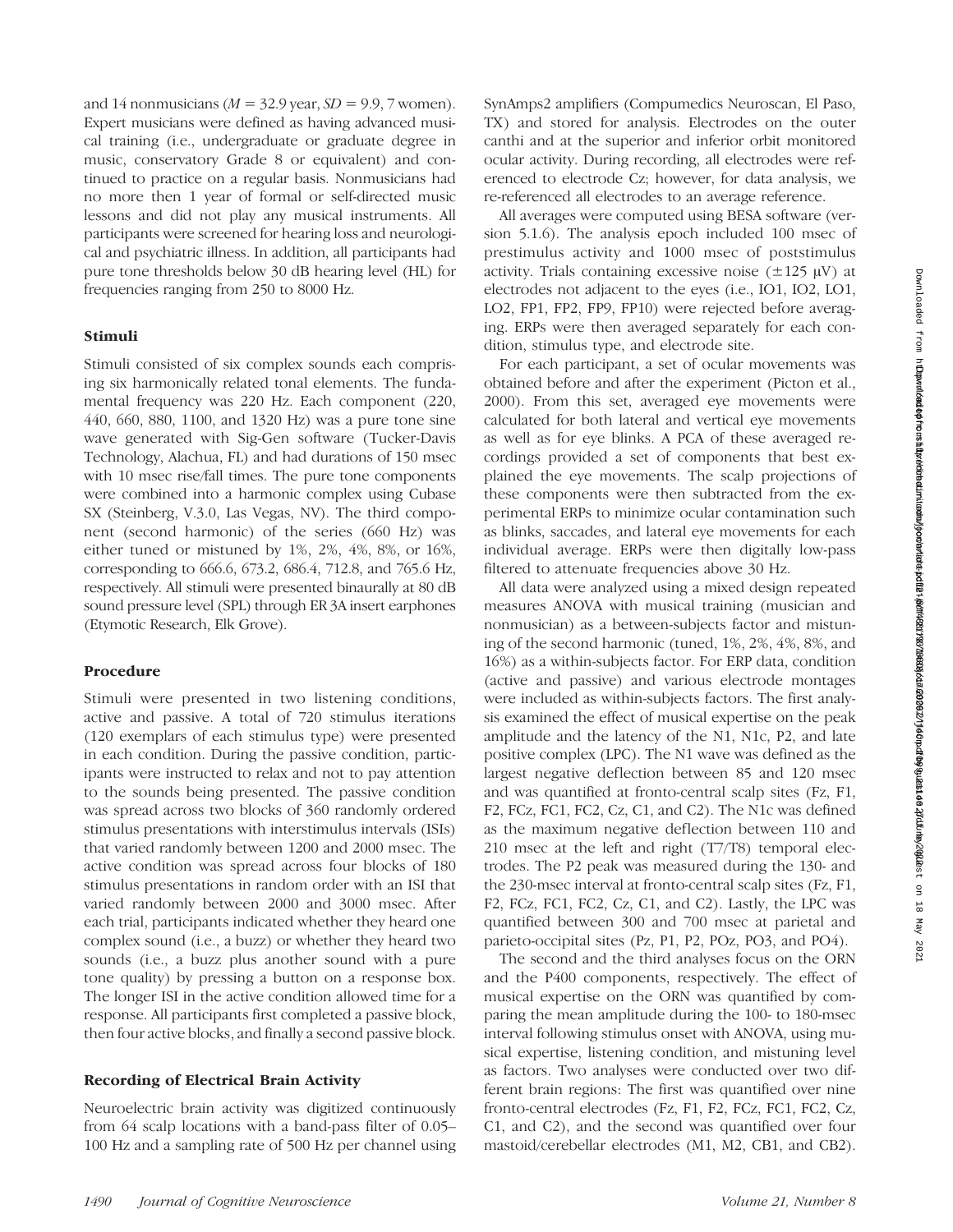Downloaded from ht**Daynkomsdeeirchtpyddinniredungondrichte 1012-16415123266010612000912/1461pdf b9321651401274151201201215120120121401212022-et on 18 May 2022** Downloaded from http://mitprc.silverchair.com/jocn/article-pdf/21/8/1488/1760267/jocn.2009.21140.pdf by guest on 18 May 2021 Downloaded from http://direct.mit.edu/jocn/article-pdf/21/8/1488/1937860/jocn.2009.21140.pdf by guest on 27 June 2022

These electrodes were chosen because the peak activation of the ORN and its inversion were observed at these points. Moreover, the measurements over the left and right mastoids and the cerebellar electrodes allow us to test for potential hemispheric differences in processing the mistuned harmonic. For the P400, the effect of musical expertise was quantified for the mean amplitude during the 300- to 400-msec interval with ANOVA, using musical expertise and mistuning level as factors (condition was excluded for reasons explained below). As with the ORN, two analyses were conducted over two different brain regions. The first was quantified over a widened fronto-central scalp region to account for the right asymmetry of the P400 (Fz, F1, F2, FCz, FC1, FC2, Cz, C1, C2, C3, and C4), and the second was quantified over the left and the right mastoid/cerebellar sites (CB1, CB2, M1, and M2). In addition, the rate of change in amplitude during both of these time windows (100–180 and 300– 400 msec) as a function of mistuning and musical expertise was also examined by orthogonal polynomial decomposition with a focus on the linear and quadratic trends.

Preliminary analyses indicated that the ORN recorded during the first and the second passive listening blocks were comparable. Thus, the ERPs recorded during these two blocks of trials were averaged together, and subsequent analyses were performed on the ERPs averaged across block. For the P400 wave, the effects of musical expertise and mistuning were limited to ERPs recorded during the active listening condition because there was no reliable P400 wave during the passive listening (differences between Blocks 1 and 2 were also examined, and no difference was found). Thus, all analyses on the P400 were done only during active listening.

# **RESULTS**

#### Behavioral Data

Figure 1 shows the proportion of trials where participants reported hearing two concurrent sounds as a function of mistuning. The ANOVA yielded a main effect of mistuning,  $F(5,130) = 133.7$ ,  $p < .001$ , and a significant interaction between expertise and mistuning,  $F(5,130) =$  $3.68, p < .01$ . Post hoc comparisons revealed that musicians were more likely than nonmusicians to report hearing two simultaneous sounds when the second harmonic was mistuned by 4%, 8%, and 16% ( $p < .05$  in all cases). There was no difference in perceptual judgment between musicians and nonmusicians when the second harmonic was either tuned or mistuned by 1% ( $p > .1$ ), but there was a trend toward a difference at  $2\%$  ( $p = .09$ ).

#### Electrophysiological Data

Figure 2A and B show the group mean ERPs averaged across stimulus type during active and passive listening, respectively. The ERPs comprised N1 and P2 waves that were largest over the fronto-central scalp sites and peaked at about 100 and 180 msec after sound onset, respectively. During active listening, the N1–P2 complex was followed by a sustained potential that was positive and maximal over the parietal regions, referred to as an LPC. First, analyses of N1, N1c, and P2 peaks were done only on tuned stimuli to examine whether musical expertise modulates the processing of complex sounds irrespective of mistuning. The main effect of musical expertise on the N1, N1c, and P2 amplitude was not significant nor was the interaction between musical expertise and listening condition ( $p > .2$  in all cases). The N1 and N1c were both larger in active listening,  $F(1,26) = 30.9$  and 14.0,  $p < .01$ ; however, the P2 was not affected by listening condition ( $p > .2$ ).

In subsequent analyses, mistuning was included as an additional factor. As expected, the N1 and the N1c waves were larger during active than passive listening,  $F(1,26) =$ 41.93 and 12.08,  $p < .01$ , and the P2 wave was not affected by listening conditions ( $p > .2$ ). The main effect of musical expertise and the interaction between expertise and listening condition were not significant for N1, N1c, or P2 ( $p > 0.1$ ); however, the effect of mistuning interacted with musical expertise for the N1 and P2,  $F(5,130) =$ 

Figure 1. Percentage of stimuli perceived as two tones as a function of mistuning of the second harmonic (error bars  $= 1 \text{ } SE$ ).

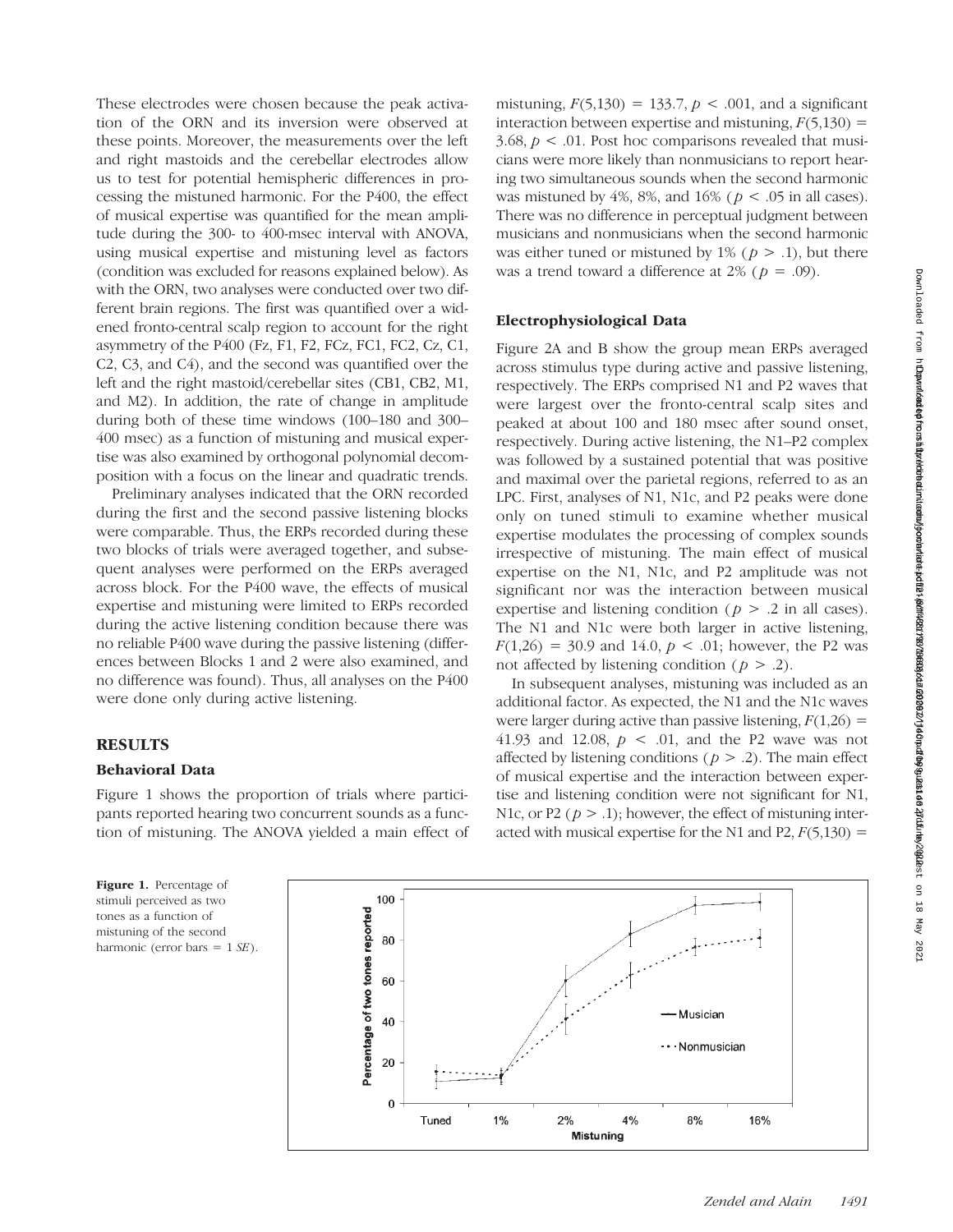

Figure 2. (A) Active listening: Sensory-evoked responses averaged across all mistuning conditions in active trials separated by group. The topographic maps for each peak show activity at the following latencies: N1, 100 msec; P2, 180 msec; and LPC, 500 msec. Electrode Cz is a solid black line, POz is a dotted line, and all other electrodes are gray. Horizontal gray lines show that the amplitude of N1 and P2 is similar between musicians and nonmusicians, and that the LPC is larger in musicians. (B) Passive listening: Sensory-evoked responses averaged across all mistuning conditions in passive trials separated by group. The topographic maps for each peak show activity at the following latencies: N1, 100 msec; and P2, 180 msec. Electrode Cz is a solid black line, POz is a dotted line, and all other electrodes are gray. Horizontal gray lines show that the amplitude of N1 and P2 is similar between musicians and nonmusicians.

3.3 and 2.3,  $p \leq 0.05$ , but no effect of mistuning was observed for the N1c ( $p > .05$ ). The source of the N1 interaction was an increasing negativity for N1 in musicians but not nonmusicians, whereas the source of the P2 interaction was an increasing negativity for nonmusicians but not musicians. This interaction is likely due to the differing latencies of the ORN between groups and is explained in more detail below. Lastly, the LPC was significantly larger in musicians during active listening,  $F(1,26) = 5.4, p < .05$ , and was not observed in passive trials (see Figure 2). In addition, the effect of mistuning on the LPC was significant,  $F(5,130) = 6.81, p < .01$ . Post hoc tests revealed a smaller LPC at the 2% and the 4% mistuning conditions compared with the tuned condition

 $(p < .01$  in both cases), whereas no differences in LPC were observed in the 1%, the 8%, and the 16% mistuning conditions compared with the tuned condition ( $p > .1$ ). The mistuning by expertise interaction was not significant for LPC amplitude ( $p > .2$ ).

#### Object-related Negativity

In both groups, the increase in mistuning was associated with a greater negativity over the 100- to 180-msec time window at fronto-central,  $F(5,130) = 16.2, p < .01$ , and greater positivity at mastoid/cerebellar sites, F(5, 130) = 16.61,  $p \lt 0.01$ , consistent with an ORN that was superimposed over the N1 and the P2 waves, with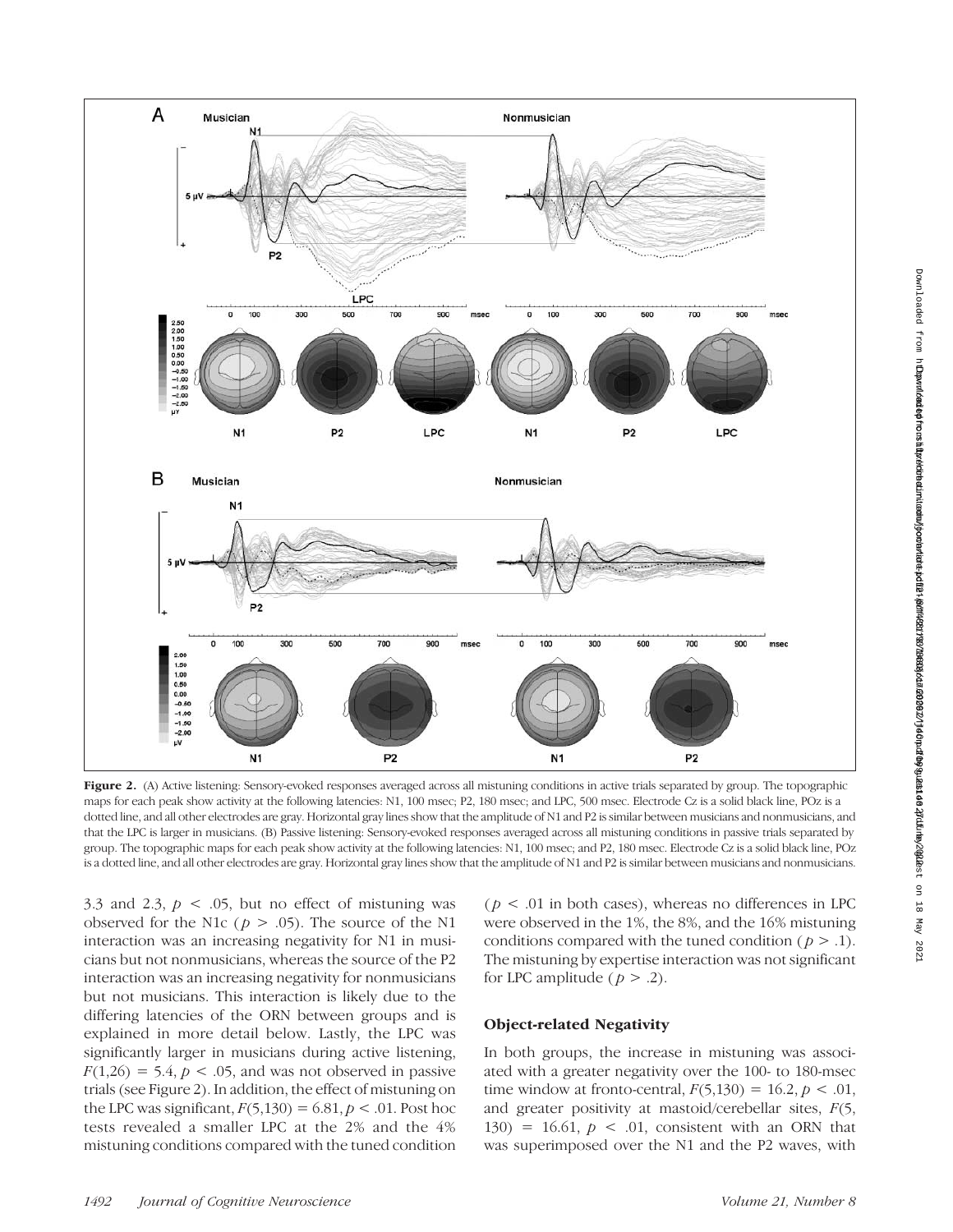generator(s) in auditory cortices along the superior temporal plane (Figures 3 and 4).

The ANOVA also revealed a significant interaction between musical expertise and mistuning for the ORN recorded at mastoid/cerebellar sites,  $F(5,130) = 3.74$ ,  $p < .01$  [linear trend:  $F(1,26) = 6.7, p < .01$ ; see Figure 5], with a similar trend for the ORN measured at fronto-central sites,  $F(5,130) = 1.7, p = .14$  [linear trend:  $F(1,26) = 4.93, p < .05$ . To gain a better understanding of this interaction, we performed separate ANOVAs for each group. In musicians, pairwise comparisons revealed greater negativity in the 8% and the 16% mistuning conditions compared with the tuned and the 1% conditions ( $p < .01$  in all cases). In nonmusicians, only ERPs elicited by the 16% mistuned stimuli differed from those elicited by the tuned stimuli ( $p < .05$ ). This suggests that nonmusicians required greater level of mistuning than musicians to elicit an ORN. In addition, taking into account the polynomial decompositions, these results demonstrate that the ORN is larger in musicians compared with nonmusicians (greater change from tuned to 16% mistuned in musicians compared with nonmusicians at fronto-central:  $0.686$  versus  $0.304$   $\mu$ V and mastoid/cerebellar:  $0.888$  vs.  $0.429 \mu V$ ). Finally, the interaction between listening condition and mistuning level was not significant nor was the three-way interaction between group, listening condition, and mistuning level  $(p > 0.1)$  in all cases). These latter analyses indicate that the ORN was little affected by listening condition in both groups. Finally, the interaction between hemisphere, mistuning, listening condition, and expertise was not significant nor were any lower-order interactions that included hemisphere as a factor at mastoid/cerebellar sites  $(p > .1)$ , indicating no hemispheric asymmetries in ORN amplitude.

To asses the impact of musical expertise on the ORN latency, we measured the peak latency of the difference wave between ERPs elicited by the tuned and those elicited by the 16% mistuned harmonic stimuli. The ORN latency was quantified as the peak activity between 100 and 200 msec poststimulus onset at the midline frontocentral electrode (FCz) in both active and passive listening conditions. The ANOVA, with expertise and listening conditions as factors, yielded a main effect of expertise, with ORN latency being shorter in musicians than in nonmusicians (135 vs. 149 msec),  $F(1,26) = 4.28$ ,  $p <$ .05. Finally, the main effect of listening condition was not significant nor was the interaction between musical expertise and listening condition, suggesting that the ORN latency is similar in both active and passive listening ( $p > .1$  in both cases).

## P400

In both groups, the P400 elicited during active listening was slightly right lateralized over the fronto-central scalp



Figure 3. (A) Active listening: Topographic maps of the ORN and the P400 at three angles recorded in during active listening. The ORN contour maps show the peak amplitude for musicians (135 msec) and nonmusicians (149 msec). The P400 contour maps show the mean peak amplitude for musicians (358 msec) and nonmusicians (378 msec). Black arrows in the top row indicate fronto-central ORN and P400 activation; arrows in the middle row show the inversion of the ORN and the P400 at mastoid and cerebellar sites. (B) Passive listening: Topographic maps of the ORN at three angles recorded during passive listening. The latency maps show the ORN amplitude distribution of the ORN at electrode FCz for musicians (135 msec) and nonmusicians (149 msec). Black arrows in the top row indicate fronto-central ORN activation; arrows in the middle row show the inversion of ORN at mastoid and cerebellar sites.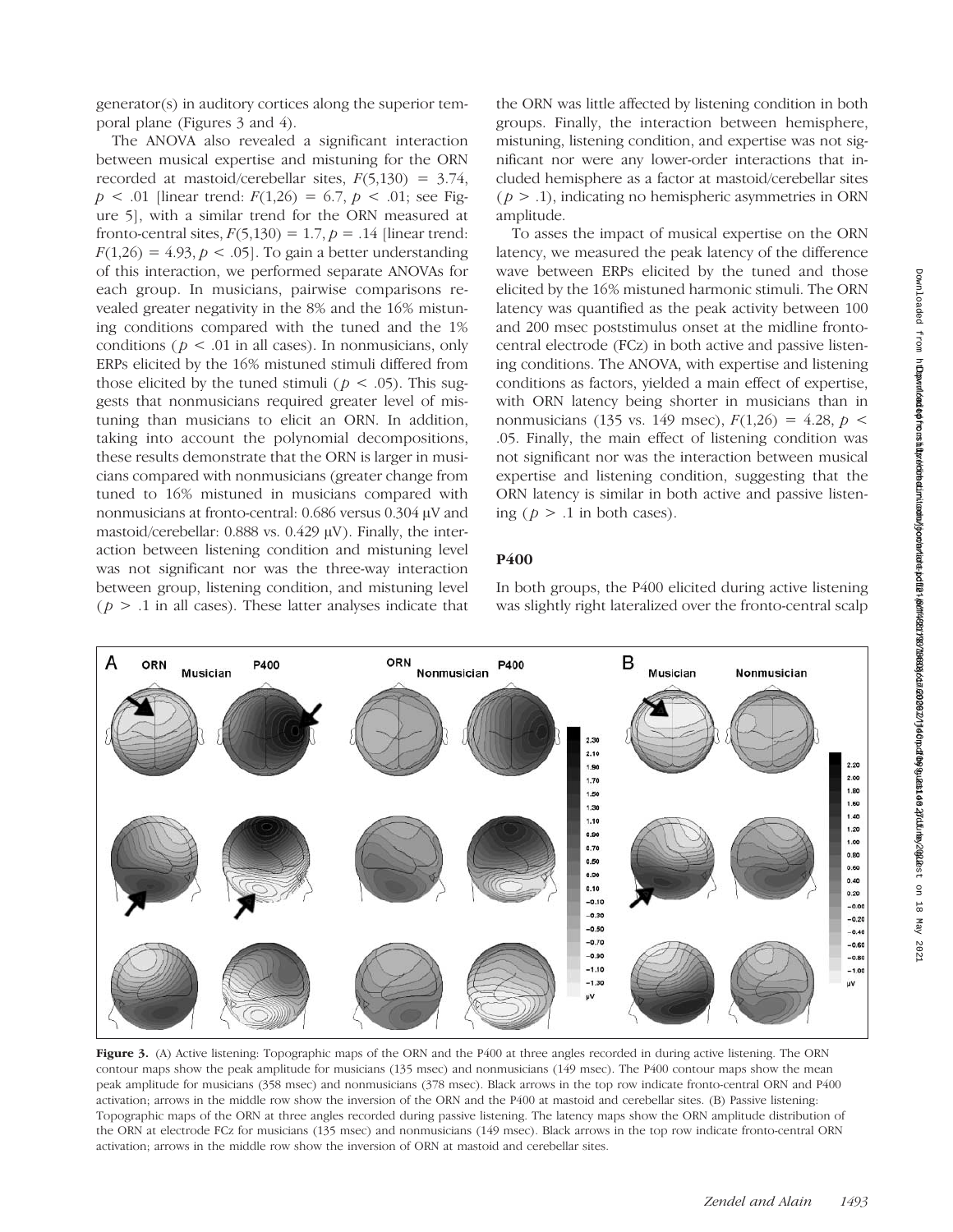

Figure 4. (A) Active listening: The difference between the evoked response in the 16% mistuned stimulus and the tuned stimulus in active trials. The difference wave (in solid black) illustrates the ORN and the P400. Horizontal gray lines from the peak of the ORN and the P400 show the enhancement in musicians. (B) Passive listening: The difference between the evoked response in the 16% mistuned stimulus and the tuned stimulus in passive trials. The difference wave (in solid black) illustrates the ORN. Horizontal gray lines from the peak of the ORN show the enhancement in musicians.

region and inverted in polarity at mastoid/cerebellar sites (Figure 3A). The increase in mistuning was associated with an enhanced positivity over the 300- to 400-msec time window at fronto-central sites,  $F(5,130) = 12.52$ ,  $p < .01$ , and greater negativity at mastoid/cerebellar sites,  $F(5,130) = 13.31, p < .01$ , consistent with a P400 with generator(s) in auditory cortices along the superior temporal plane (Figures 3A and 4A).

More importantly, the ANOVA on the mean amplitude over the 300- to the 400-msec interval yielded an interaction between musical expertise and mistuning at mastoid/ cerebellar sites,  $F(5,130) = 2.50, p < .05$  [quadratic trend,  $F(1,26) = 8.37, p < .01$ ], and fronto-central sites,  $F(5, 130) = 2.40, p < .05$  [quadratic trend,  $F(1,26) = 1.55$ ,

 $p < .01$ . To gain a better understanding of this interaction, we performed separate ANOVAs for each group. In musicians, pairwise comparisons revealed greater positivity in the 8% and the 16% mistuning conditions compared with the tuned and the 1% conditions ( $p < .05$  in all cases). In nonmusicians, ERPs elicited by the 8% and the 16% mistuned stimuli differed from those elicited by only the tuned stimuli ( $p < .05$  in both cases). This suggests that both groups required similar levels of mistuning to elicit a P400. Taking into account the polynomial decompositions, the P400 was elicited with similar levels of mistuning but was larger in musicians (greater change from tuned to 16% mistuned in musicians compared with nonmusicians at fronto-central 1.02 vs.  $0.77 \mu V$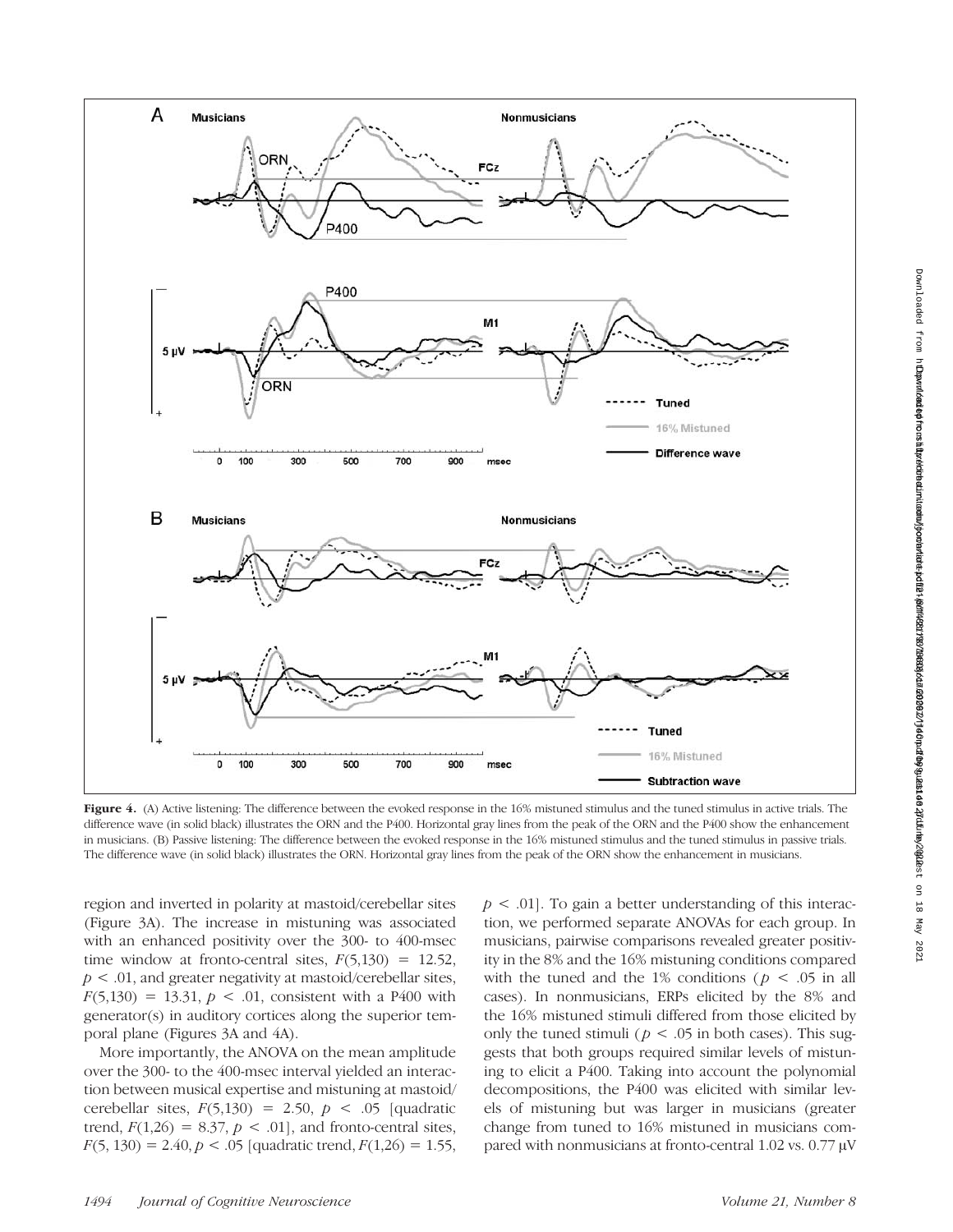**Figure 5.** ORN 100-180 msec: Mean amplitude of the evoked response averaged across four mastoid electrodes, from 100 to 180 msec poststimulus onset, as a function of mistuning (error bars  $= 1$  SE).



and mastoid/cerebellar 1.29 vs.  $0.78 \mu V$ ). Finally, the interaction between hemisphere, mistuning, and musical expertise was not significant nor were any lower-order interactions that included hemisphere as a factor ( $p > 0.1$ ). There was a significant main effect of hemisphere at mastoid/cerebellar sites,  $F(1,26) = 10.35$ ,  $p < .01$ , indicating greater activity (not P400 because P400 requires a mistuning effect) recorded over the right hemisphere.

The P400 latency was defined as the largest peak on the difference wave (ERPs to tuned stimuli minus ERPs elicited by the 16% mistuned stimuli) at electrodes C2 and C4 during the 250- to 450-msec interval. The latency of the P400 was slightly shorter in musicians compared with nonmusicians (358 vs. 378 msec); however, this effect was not statistically reliable ( $p > .1$ ).

# DISCUSSION

The purpose of this study was to examine the influence of long-term training on concurrent sound segregation. We found that musicians were more likely to identify a mistuned harmonic as a distinct auditory object compared with nonmusicians. This was paralleled by larger amplitude and earlier ORN waves and larger P400 waves. Our behavioral and electrophysiological data demonstrate that musicians have enhanced ability to partition the incoming acoustic wave based on harmonic relations. More importantly, these results cannot easily be accounted for by models of auditory scene analysis that postulate that low-level processes occur independently of listeners' experience. Instead, the findings support the more contemporary idea that long-term training can alter even primitive perceptual functions (see Wong et al., 2007; Koelsch, Schroger, & Tervaniemi, 1999; Beauvois & Meddis, 1997).

The earlier and enhanced ORN amplitude in musicians likely reflects greater abilities in the primitive processing of periodicity cues. Studies measuring the mismatch negativity (MMN) wave, an ERP component thought to index a change detection process (e.g., Picton et al., 2000; Näätänen, Gaillard, & Mantysalo, 1978), have shown enhancements to the MMN in musicians across numerous domains, including violations of periodicity (Koelsch et al., 1999), violations of melodic contour and interval structure (Fujioka, Trainor, Ross, Kakigi, & Pantev, 2004, 2005), and violations of temporal structure (Russeler, Altenmuller, Nager, Kohlmetz, & Munte, 2001). Interestingly, Koelsch et al. (1999) found that when the same components of the harmonic series were presented in isolation, the deviant mistuned tone evoked a comparable MMN in both musicians and nonmusicians; however, when the same deviant sound was presented as part of a chord, musicians had a larger MMN and were able to identify the deviant chord more consistently. Therefore, although both musicians and nonmusicians can detect differences in frequency, musicians have an advantage when dealing with concurrently occurring sounds and detecting violations of periodicity.

Detection of periodic (harmonic) violations must precede or coincide with concurrent sound segregation because without detection, perception of a second auditory object would be impossible. Although musical training did not alter the amount of mistuning required to perceive a second auditory object (2–4% in both groups), musicians were more consistent in their perceptions, which suggests that as a result of musical training, harmonic violations are more easily detected by musicians. The increased ability of musicians to detect mistuning in a complex sound allows for more consistent sound segregation.

Koelsch et al. (1999) observed musician-related enhancements at identifying mistuning in a complex sound. The Koelsch et al. study used pure tones arranged as chords, which isolated the harmonic relations found in music, without using timbres of musical instruments, much like the current study used mistuned harmonics to investigate sound segregation without using stimuli with musical timbres. Isolating low-level perceptual functions (from the effect of timbre) is paramount to drawing conclusions about low-level scene analysis functions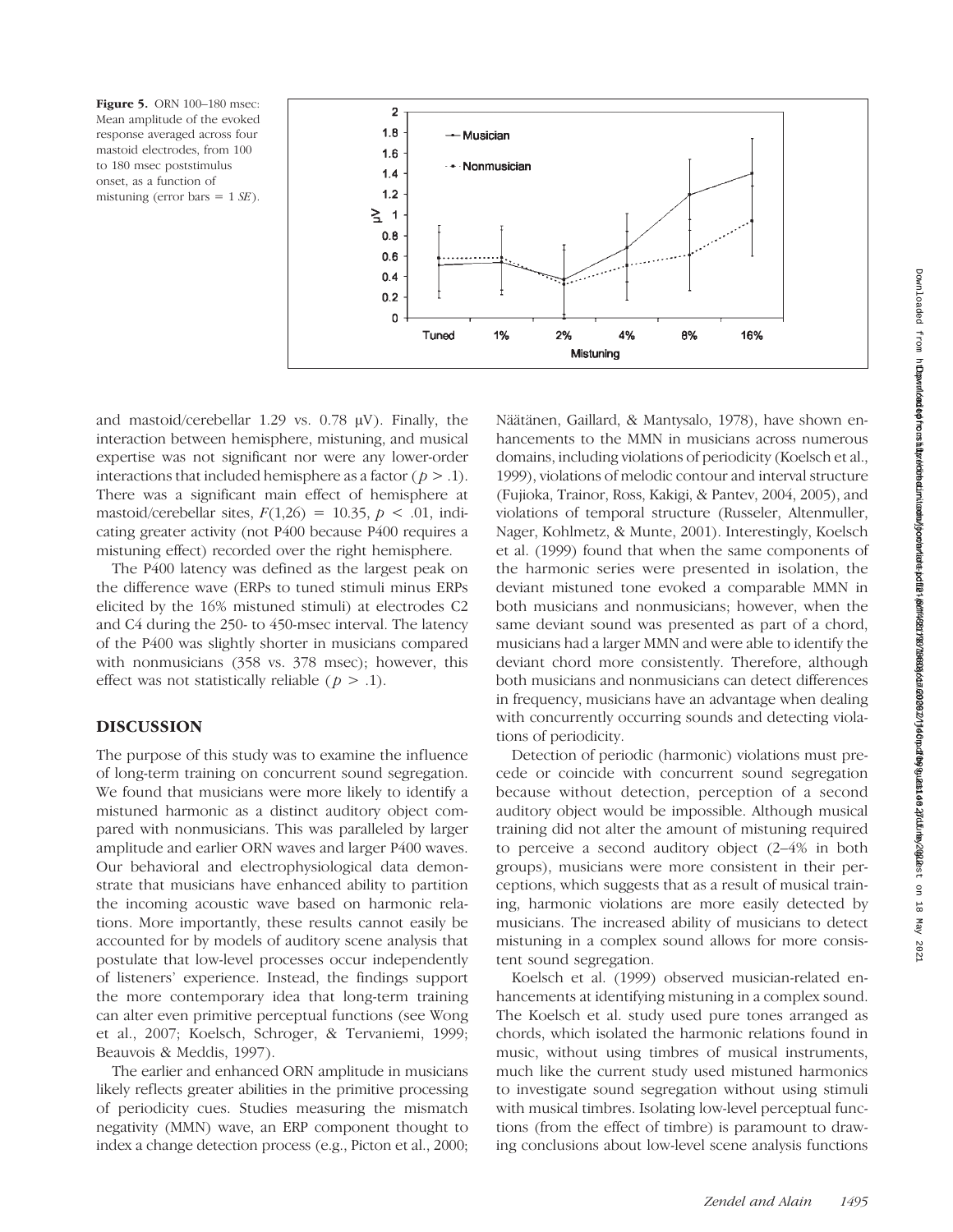because previous research has shown enhanced amplitude for the N1 (Pantev et al., 1998, 2001), N1c (Shahin et al., 2003), and P2 (Shahin et al., 2003, 2005) in musicians when presented with stimuli of musical timbre. The enhancements to the N1, the N1c, and the P2 in musicians are typically observed for musical sounds, especially for those that are similar to the instrument of training (e.g., piano tone for pianist, trumpet sounds for trumpeter). The expertise-related differences in sensoryevoked responses are typically small or even nonexistent when musicians and nonmusicians are presented with pure tones (see Shahin et al., 2003, 2005).

It is important to acknowledge the cortical source of the myriad enhancements observed in musicians. Longlatency auditory-evoked responses (i.e., N1, N1c, and P2) are thought to originate at various points along the superior temporal plane (see Scherg, Vajsar, & Picton, 1999), and therefore enhancements to these waveforms were thought to be due to cortical plasticity. Emerging evidence suggests that the plasticity goes even deeper and may be at the level of the brainstem (Wong et al., 2007). Taking this new data into account, one could hypothesize that enhancements to long latency auditoryevoked responses are due to a stronger signal coming in from the brain stem. In terms of the present study, the ORN enhancements could be due to enhanced frequency coding at precortical stages of the auditory pathway, as a reliable ORN emerges with less mistuning in musicians compared with nonmusicians. The data from the present study cannot support or refute this hypothesis, and further study is warranted.

In the present study, cortical representations of harmonic complexes (as indexed by N1, N1c, and P2 waves) were similar in both musicians and nonmusicians. Group differences were only observed in ERP components related to the perception of simultaneous sounds. Harmonic complexes are not domain specific to music; thus, the lack of effects on the N1, the N1c, and the P2 waves were to be expected. Musicians do, however, segregate simultaneous sounds as part of their training. Performers in a large group must be able to segregate instruments from one another; even practicing alone requires the musician to segregate the sounds of his or her instrument from environmental noise. Some of this segregation is probably based on harmonicity, which may be why musicians demonstrate enhanced concurrent sound processing.

The use of harmonicity as a cue for auditory scene analysis in a musical setting also explains the enhancement to the LPC. The LPC has been described as an index of the decision-making process about an incoming sound stimulus (Starr & Don, 1988). The data in the current study support this explanation because the LPC was smallest in conditions where the decision about the harmonic complex was difficult (2–4% mistuning) for both groups. This may be related to the increased variance in behavioral performance in the 2% and the

4% mistuning conditions, indicating that LPC amplitude might be related to the confidence in behavioral responses. In addition, a larger LPC was observed in musicians. Previous research demonstrated increased LPC activity in musicians when making decisions about terminal note congruity (Besson & Faita, 1995). The enhanced LPC in musicians in the current study may be due to the salience of periodicity and violations of periodicity for musicians. For a performing musician, different cues would require different behavioral responses. For example, a violinist in a group may determine that she is slightly out of tune with the rest of the group and adjust her fingering accordingly. For the lay person, slight harmonic violations are not normally important. This alternative explanation suggests that the change in the LPC observed in musicians is due to cortical enhancements related to harmonic detection and related actions.

Despite the evidence for the effect of musical expertise on primitive auditory scene analysis, some alternative explanations should be considered. One possibility is that musicians were better at focusing their attention to the frequency region of the mistuned harmonic. In the present study, musicians may have realized that it was always the second harmonic that was mistuned and used this information to focus their attention to the frequency of the mistuned harmonic. Although the bulk of research suggests that the ORN indexes an attentionindependent process (Alain, 2007), there is some evidence that under certain circumstances (i.e., when the mistuned harmonic is predictable) the ORN amplitude may be enhanced by attention (see Experiment 1 by Alain et al., 2001). Hence, the enhancements observed in the ORN of musicians could be due to a greater allocation of attention to the frequency region of the mistuned harmonic. The data, however, does not support this view. Nonsignificant interactions between mistuning and listening condition and between mistuning, listening condition, and musical training indicate that the observed effects were consistent in both passive and active listening. The ORN was enhanced in musicians compared with nonmusicians by similar amounts in both listening conditions.

Another possible explanation for our findings is that in the present study we used a strict selection criterion for nonmusicians, excluding participants with intermediate levels of musical training. By using a strict criterion for selecting nonmusicians, we may have selected individuals who have poor auditory processing abilities in general. Individuals with poor auditory abilities may not have been detected using pure tone thresholds as the sole screening procedure. Future research should consider a more comprehensive assessment of auditory abilities when comparing musicians and nonmusicians. Poor auditory processing abilities could explain why the ORN of the nonmusicians was much smaller compared with the ORN observed in previous studies (where musical training was not a criterion). Similarly, in the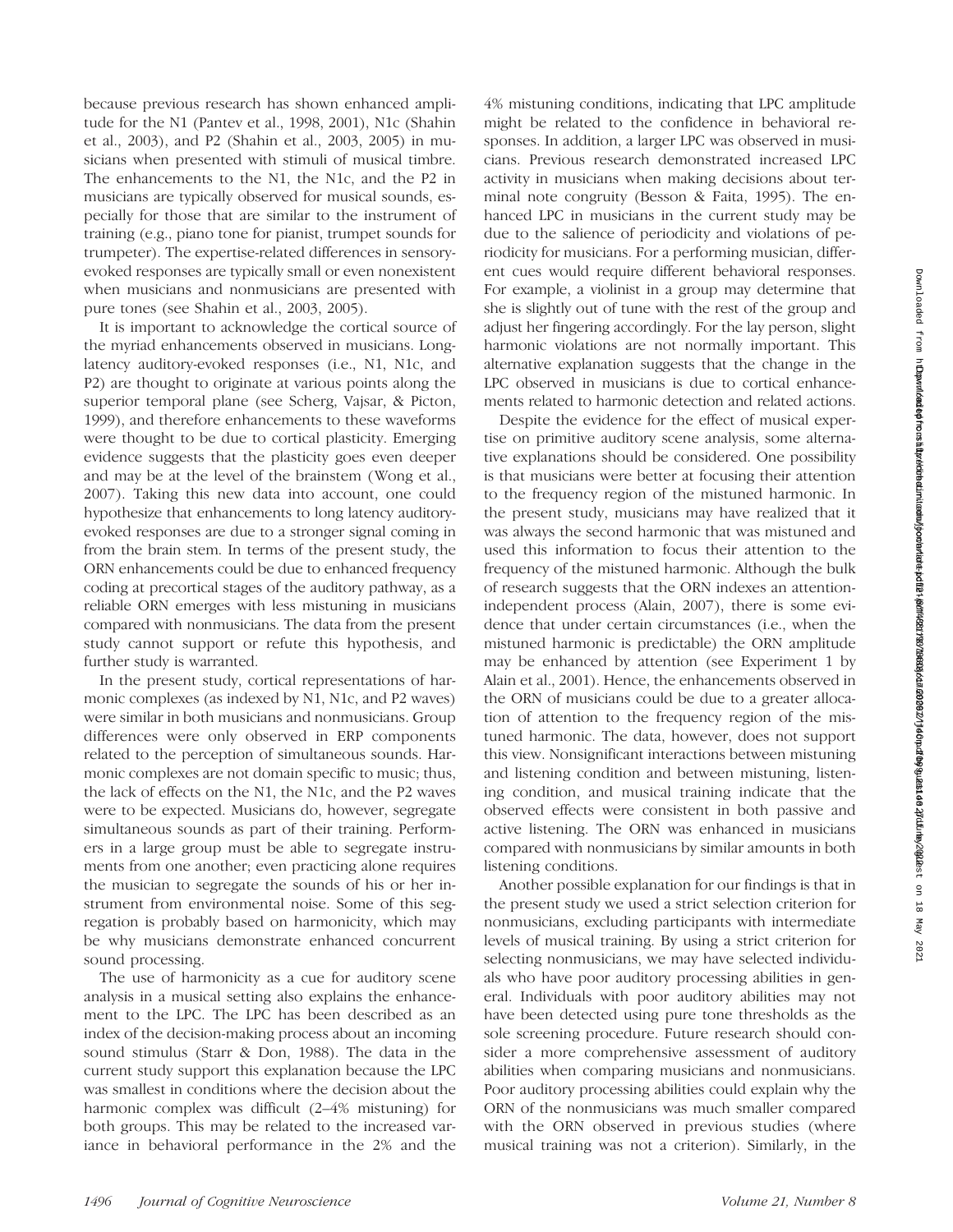present study, we aimed to select a group of highly trained musicians who may have enhanced auditory processing abilities. Thus, our screening method may have created two groups at opposite ends of the spectrum in term of auditory abilities.

#### **Conclusion**

The findings of the current study support the hypothesis that musical training enhances concurrent sound segregation. Music perception is governed by the same primitive auditory scene processes as all other auditory perception. Bregman (1990) points out that ''the primitive processes of auditory organization work in the same way whether they are tested by studying simplified sounds in the laboratory or by examining examples in the world of music'' (p. 528). If we apply this theory to the current data, we can conclude that musical training engenders general enhancements to concurrent sound segregation, regardless of stimulus type.

The process of concurrent sound segregation is different in expert musicians. Musicians are better at identifying concurrently occurring sounds, and this is paralleled by neural change. This positive change in musicians is probably due to experience in dealing with chords and other harmonic (and inharmonic) relations found in music. Enhancements to concurrent sound segregation and related neural activity suggest that primitive auditory scene abilities are improved by long-term musical training.

#### Acknowledgments

The research was supported by grants from the Canadian Institutes of Health Research and the Natural Sciences and Engineering Research Council of Canada. Special thanks to Dr. Takako Fujioka, Dr. Ivan Zendel, Patricia Van Roon, and two anonymous reviewers for constructive comments on earlier versions of this manuscript.

Reprint requests should be sent to Claude Alain, Rotman Research Institute, Baycrest Centre for Geriatric Care, 3560 Bathurst Street, Toronto, Ontario, Canada M6A 2E1, or via e-mail: calain@ rotman-baycrest.on.ca.

#### Note

1. The N1 wave refers to a deflection in the auditory ERPs that peaks at about 100 msec after sound onset and is largest over the fronto-central scalp region. It is followed by an N1c, which is a smaller negative wave over the right and the left temporal sites and a P2 wave that peaks at about 180 after sound and is maximal over the central scalp region. For a more detailed review of long-latency human auditory-evoked potentials, see Crowley and Colrain (2004), Scherg et al. (1999), Starr and Don (1988), and Näätänen and Picton (1987).

#### **REFERENCES**

Alain, C. (2007). Breaking the wave: Effects of attention and learning on concurrent sound perception. Hearing Research, 229, 225–236.

- Alain, C., Arnott, S. R., & Picton, T. W. (2001). Bottom–up and top–down influences on auditory scene analysis: Evidence from ERPs. Journal of Experimental Psychology, 27, 1072–1089.
- Alain, C., & Izenberg, A. (2003). Effects of attentional load on auditory scene analysis. Journal of Cognitive Neuroscience, 15, 1063–1073.
- Alain, C., Schuler, B. M., & McDonald, K. L. (2002). Neural activity associated with distinguishing concurrent auditory objects. Journal of the Acoustical Society of America, 111, 990–995.
- Alain, C., & Snyder, J. S. (2008). Age-related differences in auditory evoked responses during rapid perceptual learning. Clinical Neurophysiology, 119, 356–366.
- Alain, C., Snyder, J. S., He, Y., & Reinke, K. (2007). Changes in auditory cortex parallel rapid perceptual learning. Cerebral Cortex, 17, 1074–1084.
- Beauvois, M. W., & Meddis, R. (1997). Time decay of auditory stream biasing. Perception and Psychophysics, 59, 81–86.
- Besson, M., & Faita, F. (1995). An ERP study of musical expectancy: Comparison of musicians with nonmusicians. Journal of Experimental Psychology, 21, 1278–1296.
- Bey, C., & McAdams, S. (2002). Schema-based processing in auditory scene analysis. Perception and Psychophysics, 64, 844–854.
- Bregman, A. S. (1990). Auditory scene analysis: The perceptual organization of sound. Cambridge, MA: MIT Press.
- Crowley, K. E., & Colrain, I. M. (2004). A review of the evidence for P2 being an independent component process: Age, sleep & modality. Clinical Neurophysiology, 115, 732–744.
- Dowling, W. J. (1973). The perception of interleaved melodies. Cognitive Psychology, 5, 322–337.
- Fishman, Y. I., Volkov, I. O., Noh, M. D., Garell, P. C., Bakken, H., Arezzo, J. C., et al. (2001). Consonance and dissonance of musical chords: Neural correlates in auditory cortex of monkeys and humans. Journal of Neurophysiology, 86, 2761–2788.
- Fujioka, T., Trainor, L. J., Ross, B., Kakigi, R., & Pantev, C. (2004). Musical training enhanced automatic encoding of melodic contour and interval structure. Journal of Cognitive Neuroscience, 16, 1010–1021.
- Fujioka, T., Trainor, L. J., Ross, B., Kakigi, R., & Pantev, C. (2005). Automatic encoding of polyphonic melodies in musicians and non-musicians. Journal of Cognitive Neuroscience, 17, 1578–1592.
- Hafter, E. R., Schlauch, R. S., & Tang, J. (1993). Attending to auditory filters that were not stimulated directly. Journal of the Acoustical Society of America, 94, 743–747.
- Koelsch, S., Schroger, E., & Tervaniemi, M. (1999). Superior pre-attentive auditory processing in musicians. NeuroReport, 10, 1309–1313.
- Moore, B. C., Glasberg, B. R., & Peters, R. W. (1986). Thresholds for hearing mistuned partials as separate tones in harmonic complexes. Journal of the Acoustical Society of America, 80, 479–483.
- Näätänen, R., Gaillard, A. W. K., & Mantysalo, S. (1978). Early selective attention effect on evoked potential reinterpreted. Acta Psychologica, 42, 313–329.
- Näätänen, R., & Picton, T. (1987). The N1 wave of the human electric and magnetic response to sound: A review and an analysis of the component structure. Psychophysiology, 24, 375–425.
- Pantev, C., Oostenveld, R., Engelien, A., Ross, B., Roberts, L. E., & Hoke, M. (1998). Increased auditory cortical representation in musicians. Nature, 392, 811–814.
- Pantev, C., Roberts, L. E., Schultz, M., Engelien, A., & Ross, B. (2001). Timbre-specific enhancement of auditory cortical representations in musicians. NeuroReport, 12, 169–174.